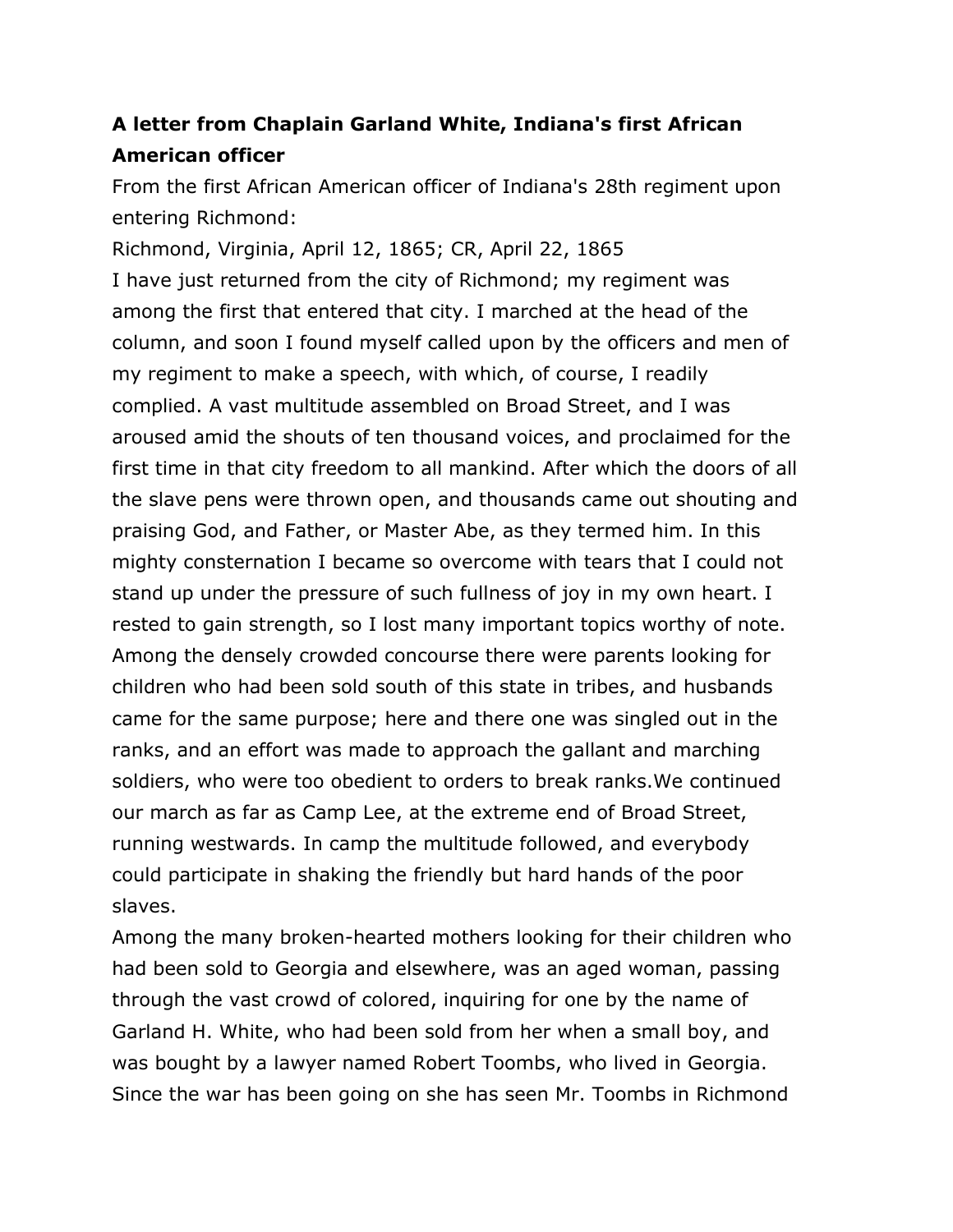with troops from his state, and upon her asking him where his bodyservant Garland was, he replied: "He ran off from me at Washington, and went to 'Canada. I have since learned that he is living somewhere in the State of Ohio." Some of the boys knowing that I lived in Ohio, soon found me and said, "Chaplain, here is a lady that wishes to see you." I quickly turned, following the soldier until coming to a group of colored ladies. I was questioned as follows:

"What is your name, sir?" "My name is Garland H. White." "What was your mother's name?" "Nancy." "Where was you born?" "In Hanover County, in this State." "Where was you sold from?" "From this city." "What was the name of the man who bought you?" "Robert Toombs." "Where did he live?" "In the State of Georgia." "Where did you leave him?" "At Washington." "Where did you go then?" "To Canada." "Where do you live now?" "In Ohio." "This is your mother, Garland, whom you are now talking to, who has spent twenty years of grief about her son." I cannot express the joy I felt at this happy meeting of my mother and other friends. But suffice it to say that God is on the side of the righteous, and will in due time reward them. I have witnessed several such scenes among the other colored regiments.

Late in the afternoon, we were honored with his Excellency, the President of the United States, Lieutenant-General Grant, and other gentlemen of distinction. We made a grand parade through most of the principal streets of the city, beginning at Jeff Davis's mansion, and it appeared to me that all the colored people in the world had collected in that city for that purpose. I never saw so many colored people in all my life, women and children of all sizes running after Father, or Master Abraham, as they called him. To see the colored people, one would think they had all gone crazy. The excitement at this period was unabated, the tumbling of walls, the bursting of shells, could be heard in all directions, dead bodies being found, rebel prisoners being brought in, starving women and children begging for greenbacks and hard tack, constituted theorder of the day. The Fifth [Massachusetts] Cavalry;